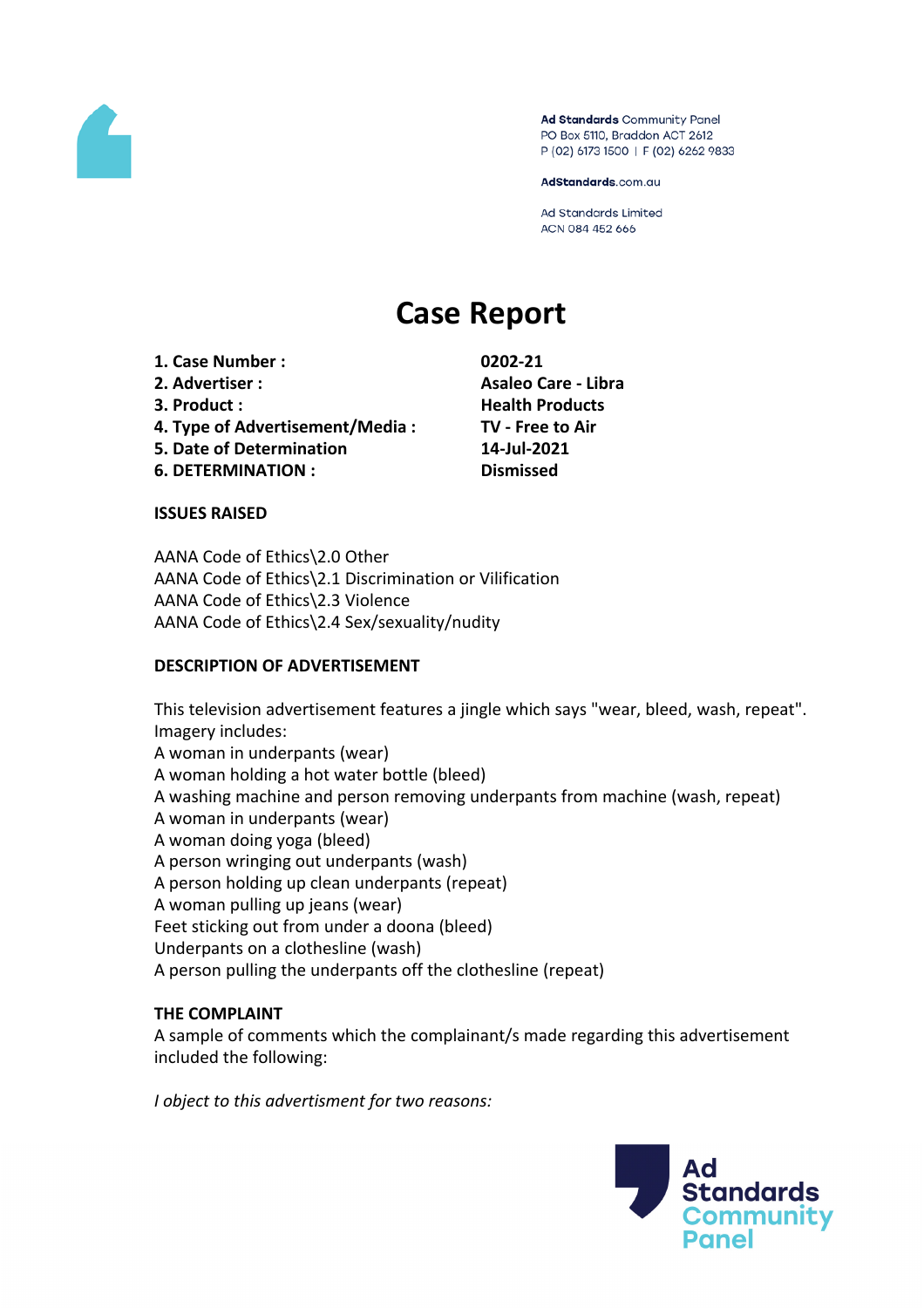

*1. Bleed may be normal, however it is associated with pain. Whilst sitting eating dinner watching the Channel 9 news i do not think it is appropriate the word 'bleed' along with other words are blasted across my television screen 2. My 9 year old daughter should not be subject to seeing such content during this hour. It's highly confusing and confronting to children of that age.*

*The ad showed a woman wringing blood out of her underwear. It also discussed bleeding- the slogan was wear bleed wash repeat. Toilet paper ads don't discuss poo (or show poo). This is unnecessary, offensive and distasteful.*

*I don't have a problem with the product but with the way it is being advertised. The slogan is - Wear BLEED Wash. They even show redness being wrung out of the underwear I find this advertisement as offensive, crude and Very DISRESPECTFUL to women.*

*Brings up conversations I'm not ready for with my small children regarding periods and blood on underwear*

# **THE ADVERTISER'S RESPONSE**

Comments which the advertiser made in response to the complainant/s regarding this advertisement include the following:

*We refer to the complaints received made to Advertising Standards Authority (ASA) case reference number 0202-21.*

*Having considered the complaints and the relevant provisions of the ASA Advertising Codes of Practice (Codes), we submit that the Libra® Wear Bleed Wash Repeat TV commercial (the TVC) the subject of the complaints complies with the Codes. Accordingly, we submit that the complaints should be dismissed.*

*Many of the complaints made to ASA do not specifically reference a section or part of the Codes which the TVC allegedly breaches. However, ASA has referred us to the following issues / potential breaches of Codes raised by the complaints:*

- *AANA Code of Ethics / 2.0 / Social Values*
- *AANA Code of Ethics / 2.1 / Discrimination or Vilification*
- *AANA Code of Ethics / 2.2/ Exploitative or degrading*
- *AANA Code of Ethics / 2.3 / Violence*
- *AANA Code of Ethics / 2.4 / Sex / sexuality / nudity*
- *AANA Code of Ethics / 2.5 / Language*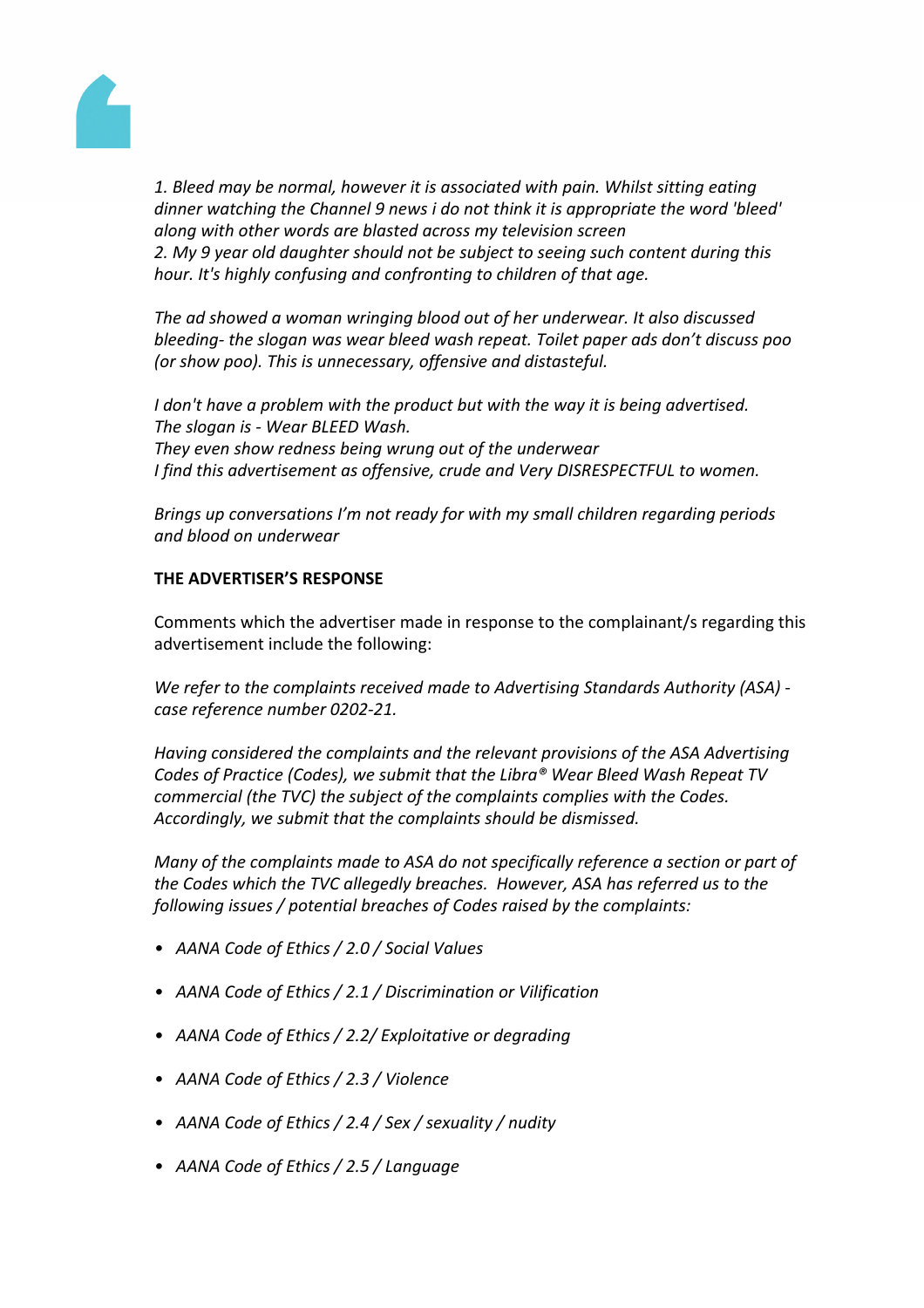

- *AANA Code of Ethics / 2.6 / Health and Safety*
- *AANA Code of Ethics / 2.7 / Distinguishable as advertising*

*It also appears the complaints fall into the following broad categories, many of which do not necessarily fall within the scope of the Codes, but are nevertheless claims that Libra denies:*

- *Advertisement is generally embarrassing*
- *Advertisement was offensive*
- *Children are too young for parents to explain the product and periods*
- *Too graphic and unnecessary exposure of menstrual blood*
- *Menstrual blood itself is offensive*

*For your reference we have detailed below under separate headings, details of the TVC's creative team and the creative idea behind the TVC, the clearance given to the TVC and reasons for our submission that the TVC complies with the Codes – addressing the elements of the code listed above.*

*1. The creative idea behind the TVC*

*Libra launched on the 20th June a new integrated campaign 'The New Period Ritual: Wear, Bleed,*

*Wash, Repeat' created to educate women on the ease of use when it comes to period underwear.*

*Libra has always had a broad product range that supports women to period their way, so it's great to be extending the range and giving Libra's loyal customers even more choice to period their way – whether that is using disposables, reusables, or a combination.*

*Perfecting the Libra period underwear took some time, and during this time consumer usage testing was conducted with 250 Australian women which showed two in three women are interested in trying period underwear, however identified the following barriers holding women back from using:*

- *Ease of use*
- *Comfort and fit*
- *Absorbency and the fear of leakage*
- *How to wash and care for period underwear*

*The 'The New Period Ritual: Wear, Bleed, Wash, Repeat' seeks to break down the mental barriers and anxieties around period underwear in a fun and empowering way.*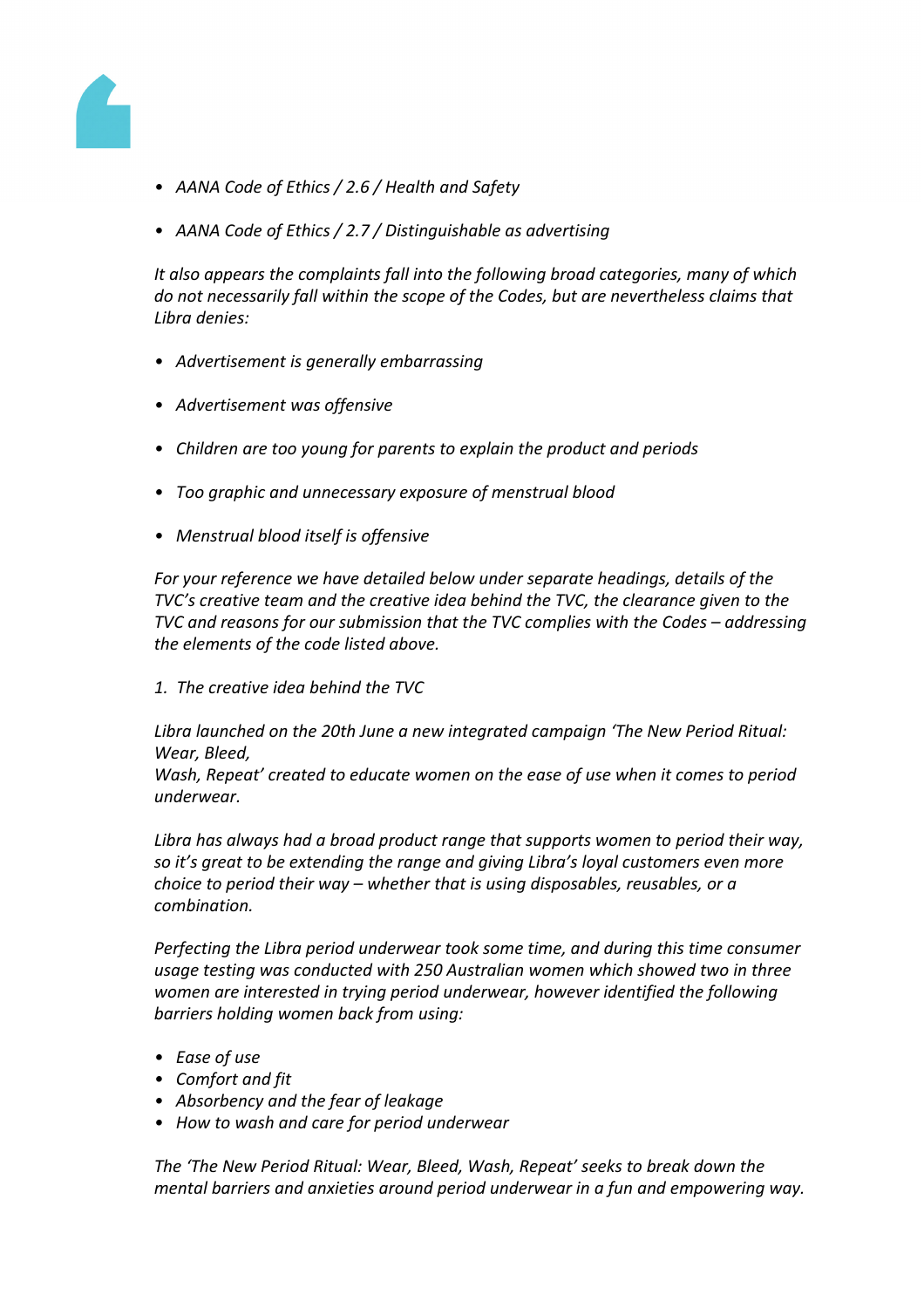

*Central to breaking down the stigma and fears that women have around the product is a song that highlights the easy four-step process of using period underwear.*

*The campaign highlights the easy four-step process that all you need to do is wear, bleed, wash and repeat via several relatable scenes that a woman is likely to experience on her period.*

*2. Libra's 2019 Bloodnormal campaign, complaints dismissal and ongoing strategy*

*In 2019 Libra's Blood Normal campaign became the first ad campaign to depict real period blood instead of the blue liquid that usually appeared in feminine hygiene ad campaigns.*

*The campaign was launched following studies conducted by Asaleo Care in Australia and New Zealand which showed that talking about periods and showing periods were considered major taboos and these taboos were partly caused by mainstream media's typical treatment of the category which showed unrealistic images of women having their period, including using the typical blue liquid to denote blood rather than more realistic red.*

*Additionally, in July 2019 Libra commissioned an independent research study with the focus on exploring taboos around periods. This study surveyed 1000 people, men and women from Australia and New Zealand. Alarmingly, the survey revealed that, in Australia periods are a topic hushed up and hidden at every level of society – on a scale that transcends any other topic.*

*The Blood Normal TVC received over 700 complaints in 2019, I refer you to Bloodnormal ASA Final Case Report 0262-19 03-Sep-2019 where all complaints were dismissed. An exert from the final report below:*

*"The Panel considered that the depiction of blood in the context of an advertisement for feminine hygiene products is not against prevailing community standards on health. The Panel noted that the depiction is an accurate presentation of a real physical occurrence.*

*The Panel noted that although some members of the community would prefer not to see bodily fluids displayed on television, it was not a depiction which could be found to breach the Code and its*

*depiction in an advertisement which would be viewed by a broad audience including children is not inappropriate.*

*The Panel determined that the advertisement did not breach Section 2.6 of the Code. Finding that the advertisement did not breach the Code on other grounds, the Panel dismissed the complaints."*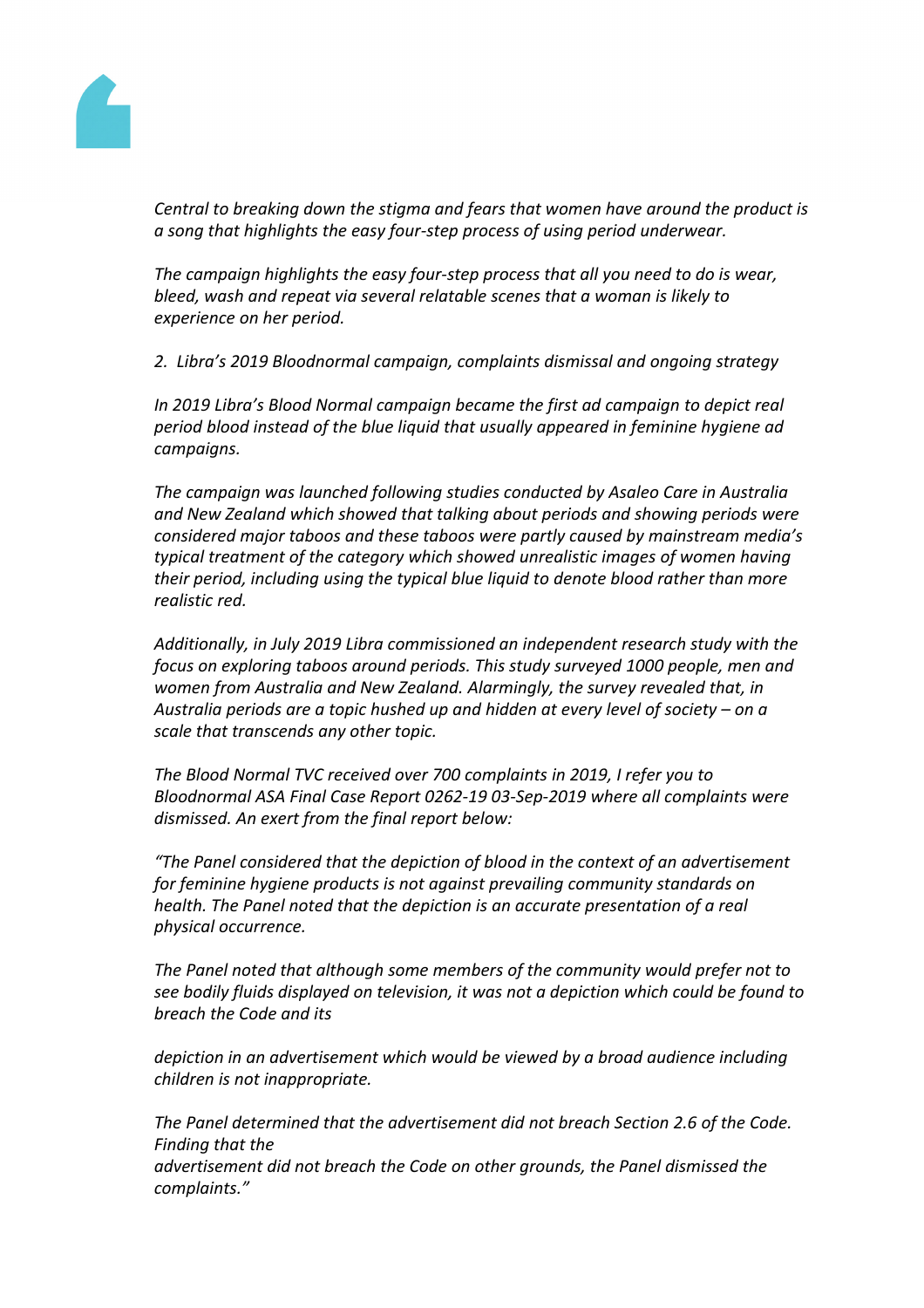

*Libra's rational to have the current complaints dismissed by ASA is in line with our previous rationale provided in relation to the Blood Normal case.*

*Libra's strategy to break down the stigmas and taboos surrounding periods has not waivered. Critically, it is part of Libra's brand DNA – bravely playing its part to normalise periods, breaking down the taboos of periods and menstrual blood generating conversation across mainstream media that periods are part of everyday life and period blood is normal. Put simply, bleeding and having a period are both normal, so seeing them in pop culture and advertising should be too.*

*By normalising periods and generating conversation in the media and the public around menstruation the intention is to continue to position Libra® as a brand that:*

- *• leads change in Australia's society surrounding menstruation / period taboo;*
- *• is on a mission to help Australian women feel better about themselves every day and to tackle period stigma head-on; and*
- *• is the brand preference for taking care of everyday periods in everyday life in the Australian market.*

*It is also relevant that as the only Australian manufacturer of feminine care products, Libra is committed to and has always played a leading role to help educate and facilitate open and transparent conversations among women and girls to normalise periods and to encourage women to feel empowered about having a period.*

*4. Compliance with the Code*

*The following issues have been raised by complainants in connection with the TVC, each of which is dealt with in detail below:*

- *• AANA Code of Ethics / 2.0 / Social Values*
- *• AANA Code of Ethics / 2.1 / Discrimination or Vilification / Gender*
- *• AANA Code of Ethics / 2.3 / Violence / Violence*
- *• AANA Code of Ethics / 2.4 Sex / sexuality / nudity / sexualisation of children*

*2.4 – Sex, sexuality, nudity, sexualisation of children*

## *The Code states:*

*Advertising or Marketing Communications shall treat sex, sexuality and nudity with sensitivity to the relevant audience.*

*A small number of the complaints allege (which we deny) that the portrayal in the TVC of the women wringing out the underwear, depicting blood is:*

*"not appropriate for peak view period with small children" and / or "brings up conversations I'm not ready for with my small children regarding periods or blood on underwear"*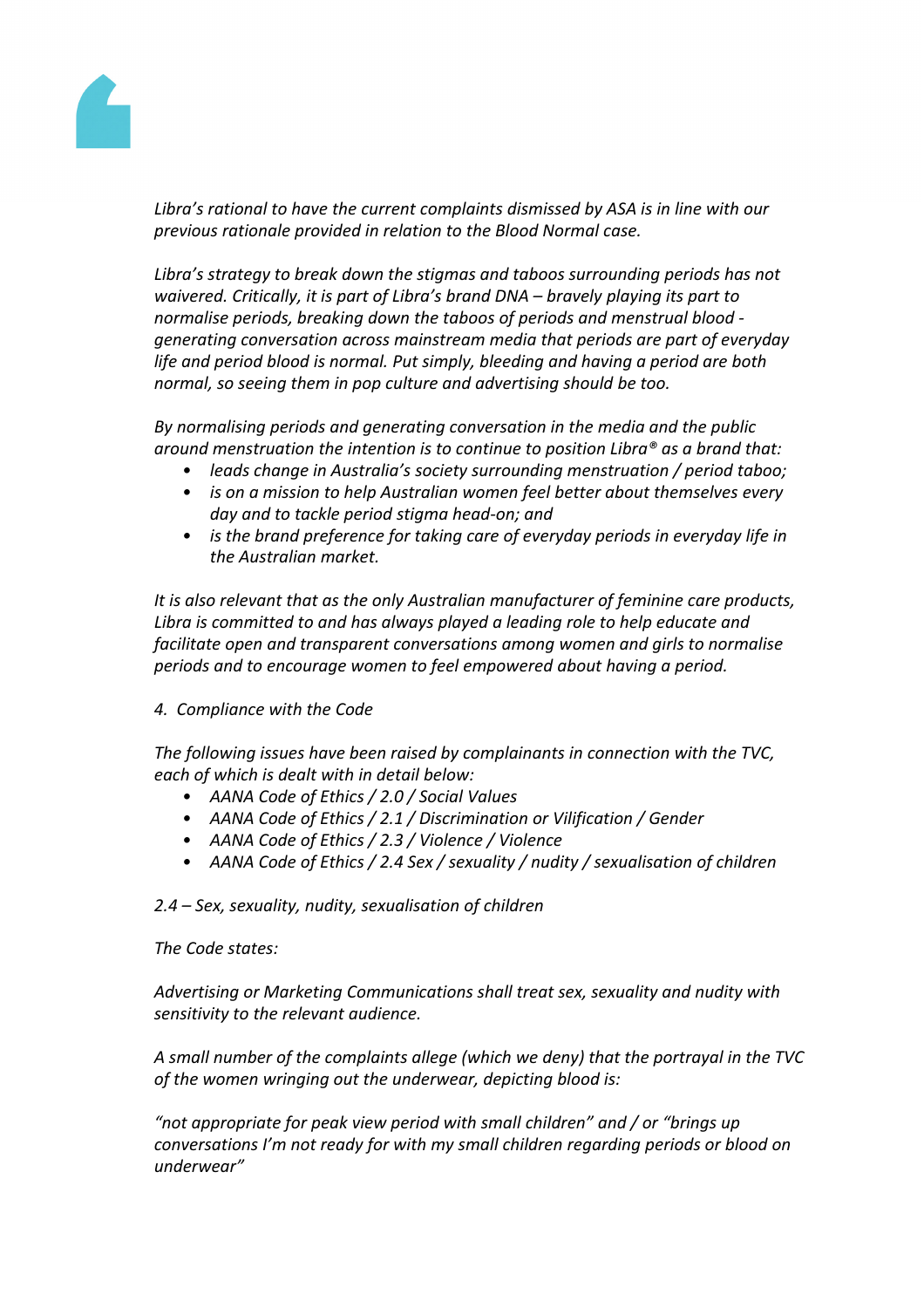

*Although the complainants have not directly quoted that these aspects of the TVC breach section 2.4 of the Code, ASA has requested that we address this as a possible issue.*

*We submit that the TVC complies with Section 2.4 of the Code and the accompanying guidance set out in the Practice Note. The images of the women in the TVC are at all times tasteful and sensitive to the relevant audience, consumers of the products and the underlying message of the TVC: that is: using period underwear is as simple as 4 easy steps, wear, bleed, wash, repeat.*

*The TVC was broadcast as per the rating guidelines for 'P' rated advertisements. Although this was not a Clear Ads requirement of the approval, the placements were booked from 6.00pm onwards. The TVC was not broadcast during programs intended specifically for children under the age of 13. If children were watching the programs, it is likely they were watching with their parents who can provide their children with the appropriate guidance about menstruation, pads and tampons.*

*The scenes in the TVC are of women doing everyday things while on their period and shows the reality of having a period – normalising a period as part of everyday normal life for women and girls. Menstruation is part of women and girls experience and is part of puberty for girls, but menstruation should not be equated with sexualisation – the TVC does not make having a period sexual it makes it normal.*

*There is no scene in the TVC which shows nudity.*

*We are also able to confirm that all talent were over 18 years of age at the time of filming. Due to privacy laws we cannot disclose any of their personal details.*

*2.1 Discrimination or vilification of gender/ 2.2 Exploitative or degrading / 2.5 Language*

*The Code states:*

*Advertising or Marketing Communications shall not portray people or depict material in a way which discriminates against or vilifies a person or section of the community on account of race, ethnicity, nationality, gender, age, sexual preference, religion, disability, mental illness or political belief.*

*Some of the complaints allege, which we deny that the TVC is degrading to women and girls. For example, one complainant stated "I believe explicitly showing the aftermath of a period in such a fashion is repugnant." and another complainant said "I find this advertisement as offensive, crude and Very DISRESPECTFUL to women."*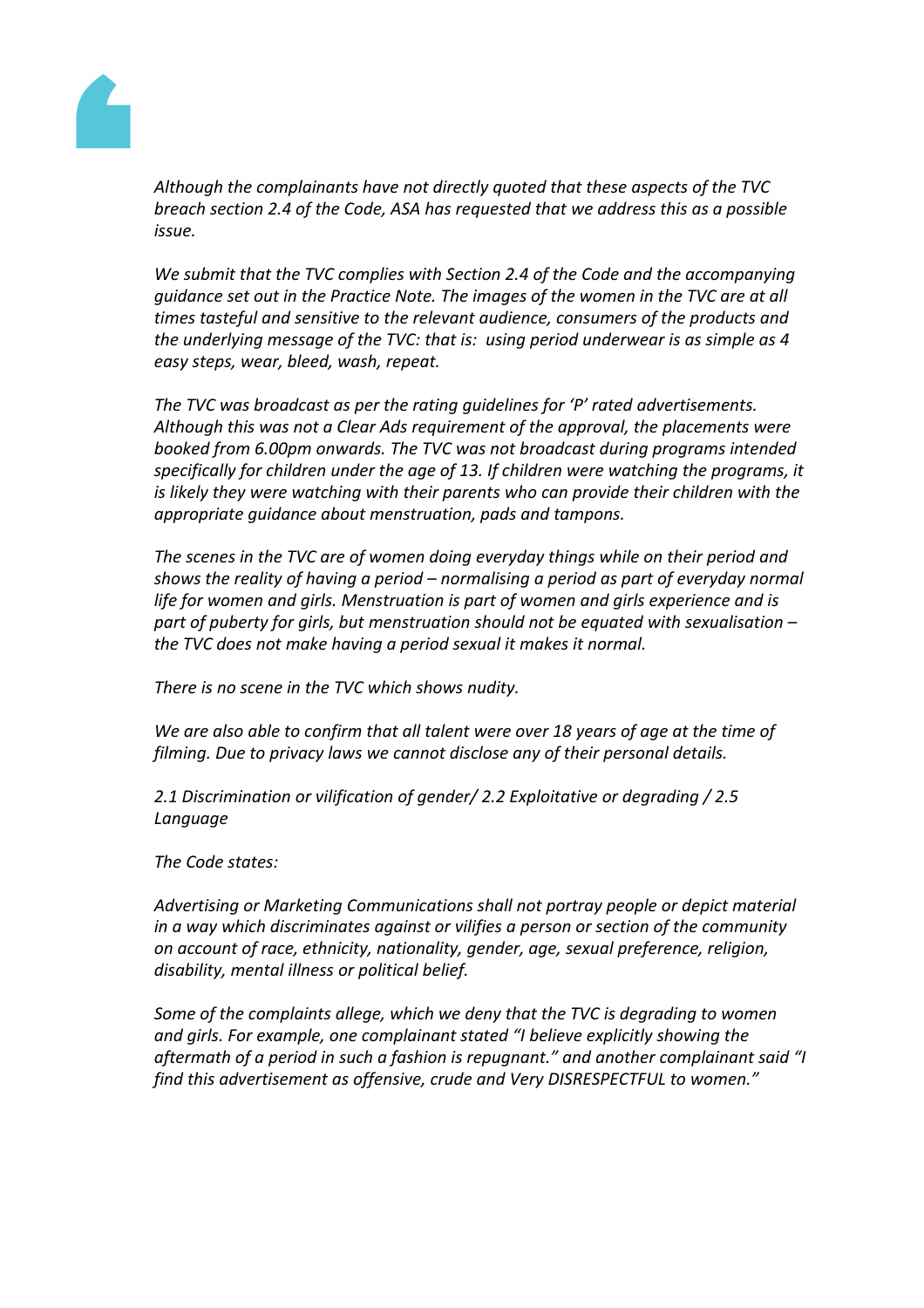

*From our review of the complaints received, complainants have not directly quoted that the TVC breaches section 2.1 of the Code or if it does, any specific scenes which are in breach. However, ASA has requested that we address this as a possible issue.*

*We submit that the TVC complies with Section 2.1 of the Code. There is no scene which is discriminatory, or which is degrading or vilifies women or any person on account of race, ethnicity, nationality, gender, age, sexual preference, religion, disability, mental illness or political belief. Further, Section 2.1 of the Code is not relevant as children are not depicted, nor is there any exploitative or degrading depiction of women. Lastly, the language used is sensible, ordinary and in no way obscene.*

*As mentioned earlier, the intention of the TVC is to breakdown taboos and the stigma and fears that women have with period underwear. To show the product as part of women and girl's everyday life. The need for the TVC is supported by research which showed that women have questions and concerns about the ease of use of period underwear. The TVC is encouraging women, to try period underwear that it is easy to use and that there is no shame attached to having your period.*

*2.0 general community standards / social values / 2.3 violence / graphic depictions/ 2.6 Health and safety*

*The Code states:*

*Advertising or Marketing Communications shall not depict material contrary to Prevailing Community Standards on health and safety.*

*Advertising or Marketing Communication shall not present or portray violence unless it is justifiable in the context of the product or service advertised.*

*Advertising must not depict content that would encourage or condone unhealthy or unsafe behaviour having regard to Prevailing Community Standards.*

*Many complaints have stated that the showing of period blood and using the word bleed in the TVC is of itself offensive. From our review of the complaints made this is the most common ground for complaint. Examples of comments made by complainants are listed below:*

*"I believe explicitly showing the aftermath of a period in such a fashion is repugnant"*

*"Whilst sitting eating dinner watching the Channel 9 news i do not think it is appropriate the word 'bleed' along with other words are blasted across my television screen."*

*"I don't believe we need to be subjected to seeing women and blood on their pads during their period. It is highly offensive. It's such a personal things and some things need to be kept private."*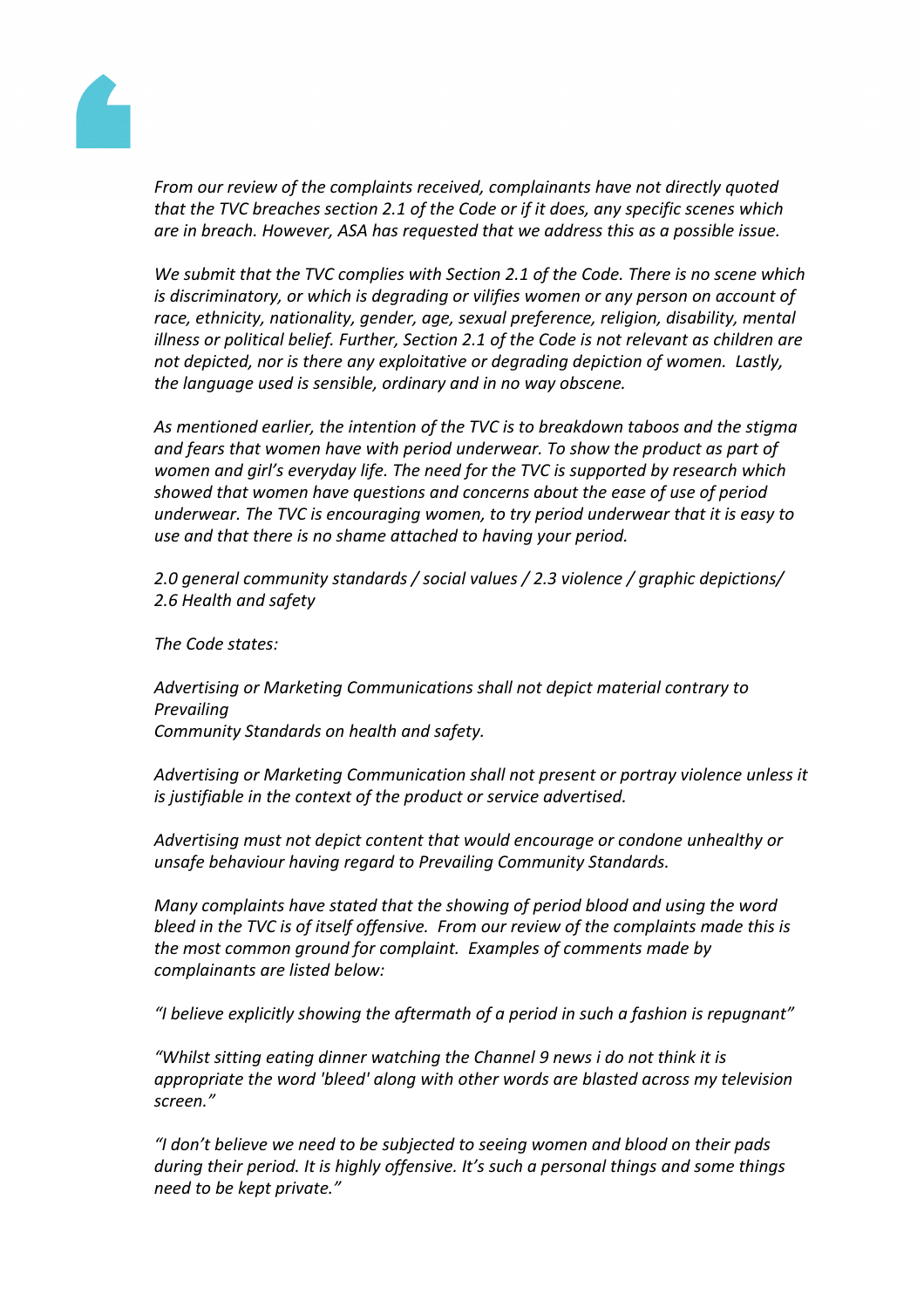

*We submit that the TVC complies with sections 2.0, 2.3 and 2.6 of the Code. There is nothing in the Code which prohibits the showing of period blood. There is nothing in the TVC which links the showing of period blood to any act of violence, or unhealthy and unsafe behaviour. The blood shown in the TVC is clearly intended to be period blood, it is not as a consequence of any violent act.*

*As mentioned above, the TVC premise to show blood is based on research conducted in Australia (and globally) on the feminine hygiene category which all pointed to an entrenched sense of shame surrounding periods that exhibited itself in the many strategies women use to hide their period and resulted in some disturbing figures around the way Australian women and girls feel about their periods.*

*As the only Australian manufacturer of feminine care products, Libra has played a leading role in helping to destigmatise menstruation for over forty years. Libra wants to play its part to shift the paradigm, to change how periods are represented in mainstream media advertisements. A key part of this change was the typical blue liquid used to denote blood is replaced with a more realistic red to demonstrate a the colour of the liquid when a pair of period underwear is rinsed and wringed out, crucially, blood is depicted on women's period underwear.*

*But, the TVC is not just about showing period blood, it is about educating women and girls how to use a new product, period underwear. This product is relatively new to the mainstream market and requires education around ease of use.*

*The TVC comprises multiple scenes which are deliberate, carefully and sensitively constructed to address everyday activities that women and girls go through whilst on their period and showcases how to easily incorporate period underwear into their everyday routine. So, the TVC does two things:*

*(1) it shows periods like they are, normal, boring, sometimes emotional, painful or awkward and sometime not; and*

*(2) shows women without shame dancing, women without shame doing yoga, women without shame washing their period underwear.*

*Period blood should not be likened to poo or urine. Period blood is part of everyday life for women and girls. There is not the same stigma attached to poo or urine. That is part of the message we are making.*

*We submit that the period blood shown in the TVC has a context and is normalised and sensitive to the audience and our consumers. For Libra the showing of period blood is key to demonstrating the brand's commitment to breaking down taboos and starting a meaningful conversation about periods, pads and tampons in our community which will help women and girls normalise their experiences and get on*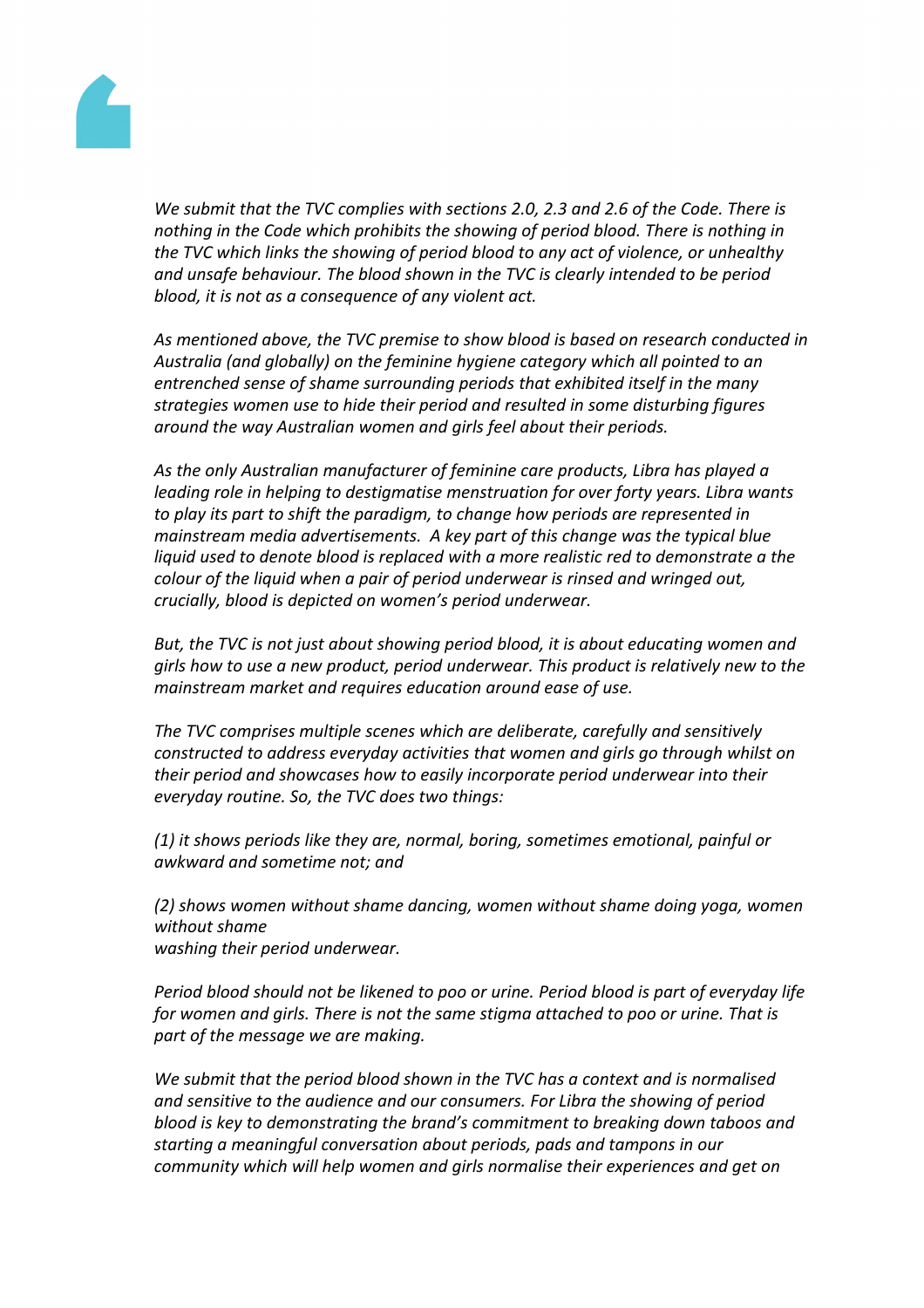

*with everyday life when having their period, it will also help men and boys understand that periods are a normal and healthy part of life.*

# *5. Conclusion*

*We submit this TVC and the 'The New Period Ritual: Wear, Bleed, Wash, Repeat' campaign of which it forms a critical element responds to a need to educate consumers on the ease of use with period underwear whilst continuing to simultaneously breaking down taboos and shame experienced by women and girls when having their period.*

*The spectrum of complaints – positive and negative that the TVC has elicited shows it is a topic that does not sit comfortably with all people: some want it to remain hidden whilst others want periods, period underwear to be part of everyday life.*

*The airing of the TVC was during Network 7, 9 and 10 primetime programs such as The Project, Ninja Warriors, MasterChef Australia and Big Brother. The TVC was appropriately CAB / CAD cleared as suitable for this audience.*

*For all the reasons set out above, we submit that the TVC complies in all respects with the provisions of the Code and we ask ASA to dismiss the complaints it has received.*

## **THE DETERMINATION**

The Ad Standards Community Panel (the "Panel") considered whether this advertisement breaches Section 2 of the AANA Code of Ethics (the "Code").

The Panel noted the complainants' concerns that the advertisement:

- That showing blood in underwear is offesive and distasteful
- That the advertisement is disrespectful to women
- That bleeding is associated with pain, and is not appropriate for television
- That the issue of menstration is not appropriate for a medium where children may see it

The Panel viewed the advertisement and noted the advertiser's response.

## **Concerns that do not raise an issue under the Code of Ethics**

The Panel noted complainants' concerns that the advertisement's subject matter and visuals are distasteful and not appropriate for a television advertisement. Specifically the Panel noted concerns that advertising in a manner which depicts blood is distasteful. The Panel noted that advertisers are free to use whatever images and phrases they wish in an advertisement provided that such images or phrases do not breach any section of the Code. The Panel considered that some aspects of the imagery in the advertisement may be off-putting and noted that some complainants were upset that the advertisement had aired during family viewing times. Overall however, the Panel noted that the issue of taste falls outside of the Code therefore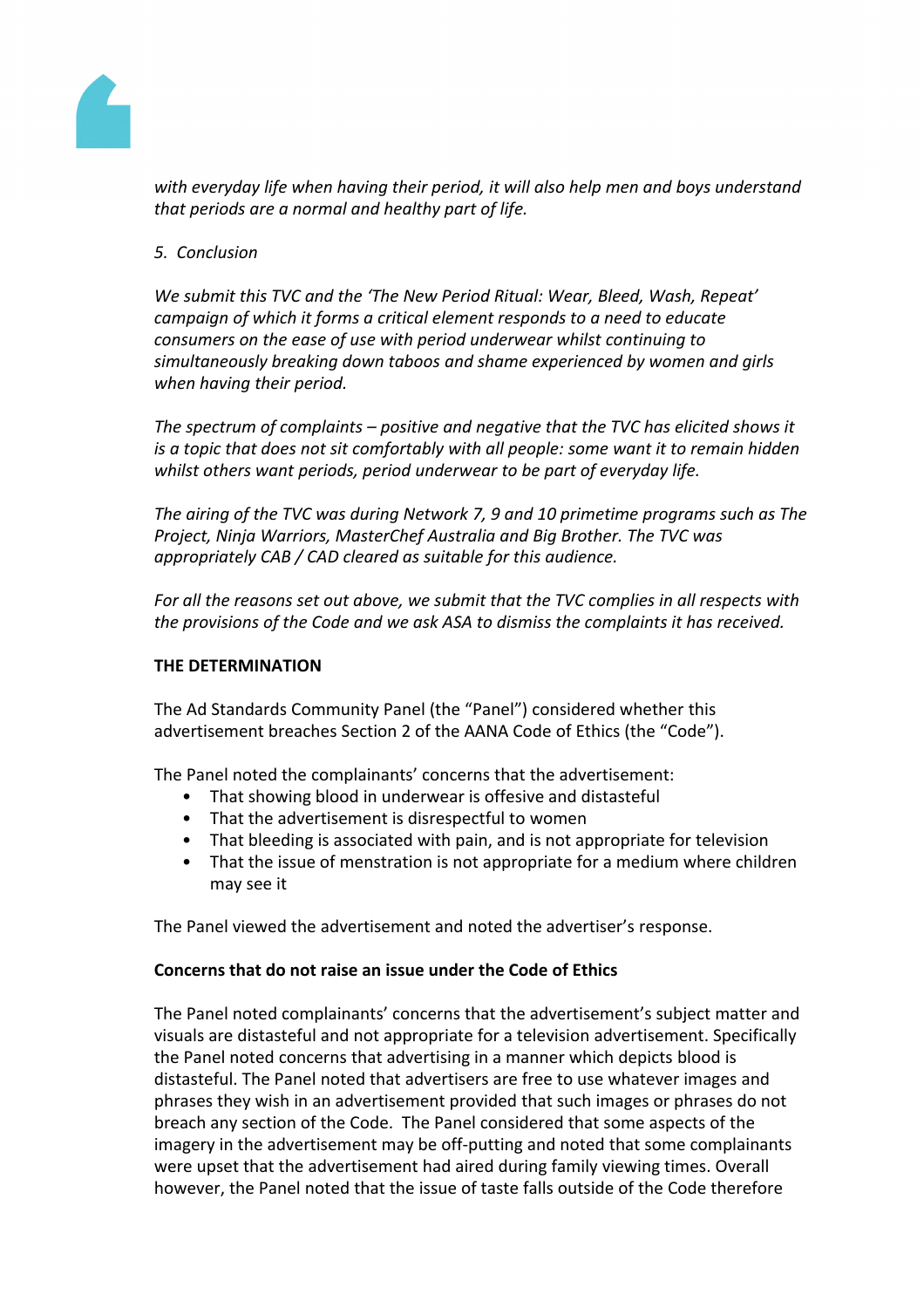

the Panel is unable consider this aspect of the complaints when making its determination.

**Section 2.1: Advertising or Marketing Communication shall not portray people or depict material in a way which discriminates against or vilifies a person or section of the community on account of race, ethnicity, nationality, gender, age, sexual preference, religion, disability, mental illness or political belief.**

The Panel noted the AANA Practice Note which provides guidance on the meaning of:

- Discrimination unfair or less favourable treatment
- Vilification humiliates, intimidates, incites hatred, contempt or ridicule
- Gender refer to the attributes, roles, behaviours, activities, opportunities or restrictions that society considers appropriate for girls or boys, women or men. Gender is distinct from 'sex', which refers to biological difference.

The Panel noted the complainants' concerns that the advertisement is disrespectful to women.

The Panel considered that the complainants' overall concerns appeared to relate to the topic of menstruation being raised at all, and that such a reference to a matter which some women wish to remain private is offensive.

The Panel considered that of itself, the topic of menstruation is not discriminatory or vilifying even though some members of the community would prefer not to have this type of issue discussed publicly.

The Panel considered that the women in the advertisement are depicted in realistic scenarios. The Panel noted that one woman is shown rinsing her bloodied underpants, while another is shown holding a hot water bottle to her stomach. The Panel considered that there is no negative language or imagery in the advertisement that implies that that woman, or women in general, should be embarrassed about menstruation or that a woman who is menstruating is a lesser person.

The Panel considered that the advertisement does not depict the women in the advertisement or women in general in a manner that is unfair nor in a manner that would be likely to humiliate or incite ridicule.

## **2.1 Conclusion**

The Panel determined that the advertisement does not discriminate against or vilify a person or section of the community on account of gender and did not breach Section 2.1 of the Code.

**Section 2.3: Advertising or Marketing Communications shall not present or portray violence unless it is justifiable in the context of the product or service advertised.**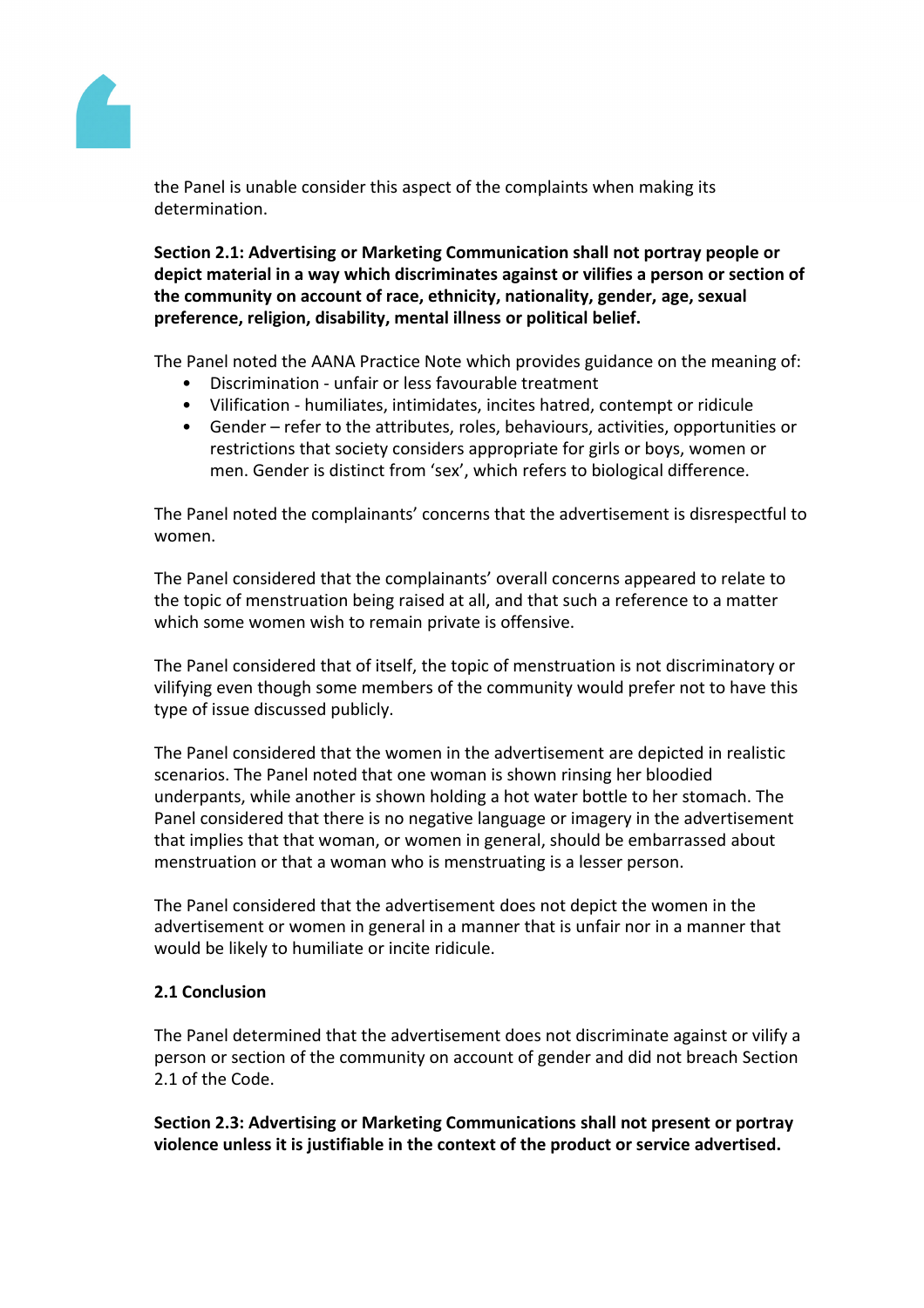

The Panel then noted complainants' concerns that the depiction and mention of blood in the advertisement is disturbing and a reference to pain.

The Panel noted that there are no violent scenes in the advertisement, and considered that the amount of blood depicted in the advertisement is not excessive or disproportionate. The Panel considered that the depiction of blood in the context of the advertisement for feminine hygiene products, while not often shown when advertising this type of product, is justifiable in the context of an advertisement for feminine hygiene products.

# **2.3 Conclusion**

The Panel considered that the advertisement did not breach Section 2.3 of the Code.

**Section 2.4: Advertising or Marketing Communications shall treat sex, sexuality and nudity with sensitivity to the relevant audience.**

The Panel considered whether the advertisement contained sex, sexuality or nudity.

The Panel noted the Practice Note for the Code states:

"Images which are not permitted are those which are highly sexually suggestive and inappropriate for the relevant audience. Explicit sexual depictions in marcomms, particularly where the depiction is not relevant to the product or service being advertised, are generally objectionable to the community and will offend Prevailing Community Standards."

## **Does the advertisement contain sex?**

The Panel considered whether the advertisement contained sex. The Panel noted the definition of sex in the Practice Note is "sexual intercourse; person or persons engaged in sexually stimulating behaviour".

The Panel considered that the depiction of the women in the advertisement did not contain sex.

## **Does the advertisement contain sexuality?**

The Panel noted the definition of sexuality in the Practice Note is "the capacity to experience and express sexual desire; the recognition or emphasis of sexual matters".

The Panel considered that the advertisement contained depictions of sexuality as menstruation is directly related to matters such as sexual maturity and reproduction.

## **Does the advertisement contain nudity?**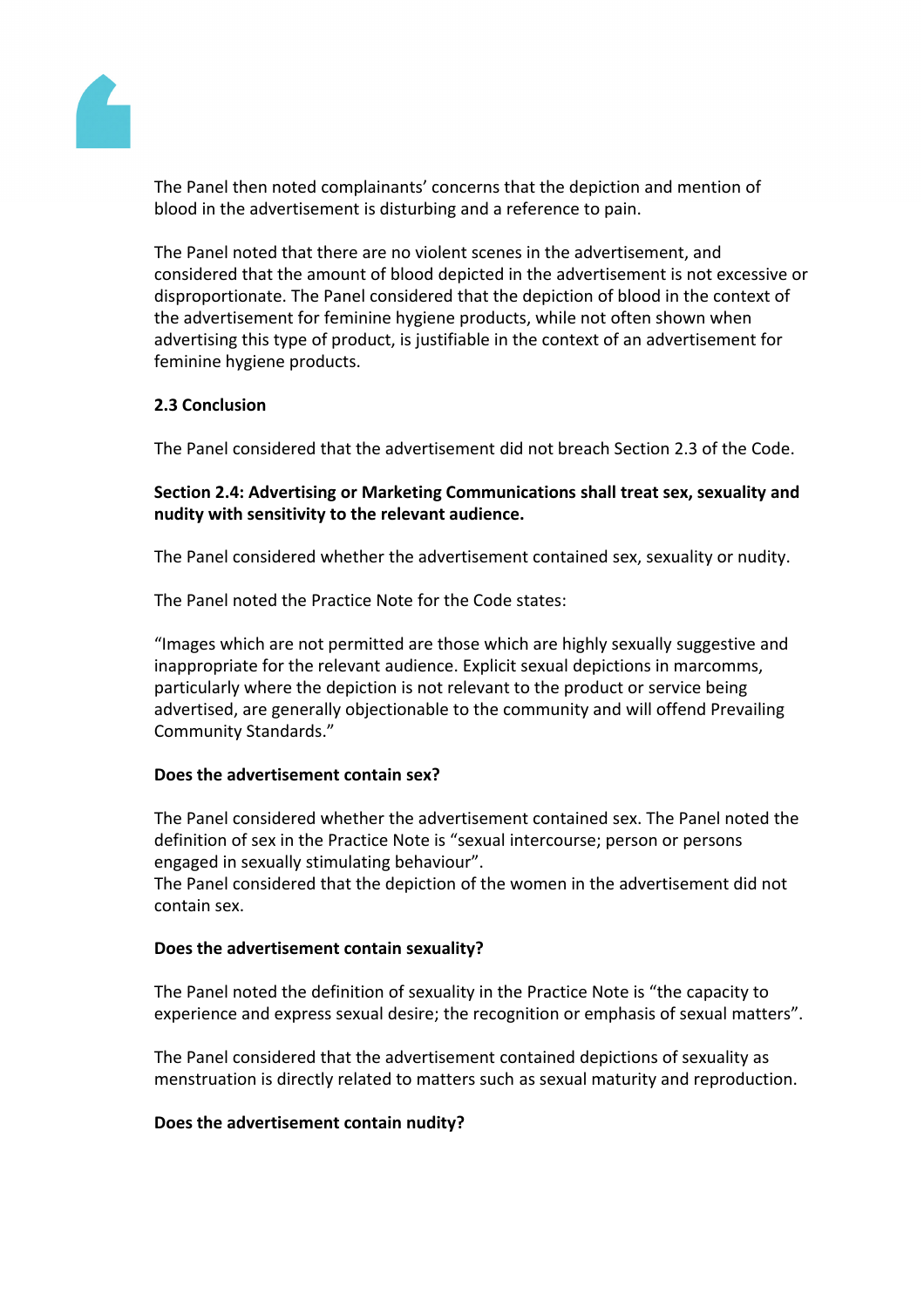ThePanel noted that thedefinition of nudity inthe PracticeNote is "thedepiction of a person without clothingor covering; partiabr suggested udity may also be considered nudity".

ThePanel considered that the women in the advertisement portrayed in the advertised productThe Panel considered that some members the community may consider apersonin underwear tobe a depictionof partialnudity.

Arethe issuesof sexualityand nudity treated with sensitivity tothe relevant audience?

The Panel noted that the definition of sensitivity in the Practicle of is "understandingandawareness tothe needs andemotions of others".

ThePanel considered that the requirement considerwhether sexualsuggestionis 'sensitiveto the relevantaudience' requires thento considerwho the relevant audience is and to haven understanding fhow they might react to or feel about the advertisement.

ThePanel noted complaints that the advertisement was aired ata time that was inappropriatefor the broadaudience. The Panel consider complaints' concern that the topic was inappropriate foroung children.

ThePanel considered that the topiof menstruationis a personal matterfor many women, and considered hat airing the advertisement during family ewing time when women maybe with their partners, childrenor parents, may cause embarrassmentandemotionaldistress.

ThePanel noted that some complainants considerteat their children were too young to view theadvertisement. The Panel notelolat the average ageor a girlto begin menstruation is 2, but that studies show that that geis reducing and that somegirlsstart menstruationasyoung as 8.

ThePanel considered that the advertisement broadcast during mily viewing times and it is unlikely that children will settee advertisement on theirown. The Panel noted information on the website [https://www.betterhealth.vic.gov.a](https://www.betterhealth.vic.gov.au)utor example[,](https://www.betterhealth.vic.gov.au) that many childrenhavequestionsabout sexualreproductionduring primaryschool, and considered thathis advertisement maprovide anappropriate conversation starterfor children whoarewatchingwith their parents.

ThePanel considered that although the topic menstruationor animplied message about sexuality maynakesome members fthe communityuncomfortable, the advertisement depictedmaterial in a mannethat is sensitive the relevant broad audience which wouldkely includechildren.

Section 2.4 Conclusion